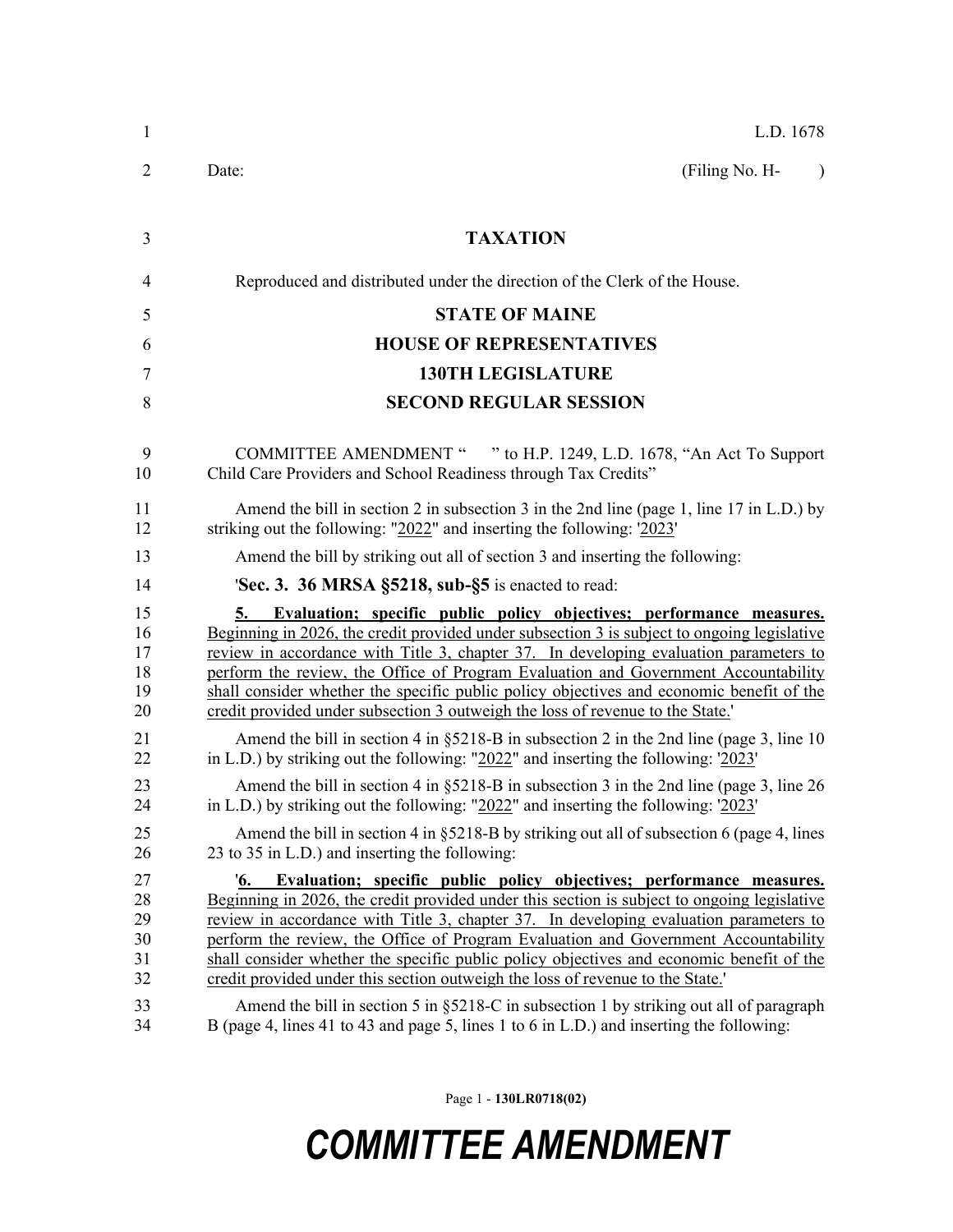| 1                   | 'B. "Providing child care services" means expending funds to build, furnish, license,                                                                                            |
|---------------------|----------------------------------------------------------------------------------------------------------------------------------------------------------------------------------|
| $\overline{2}$<br>3 | staff, operate or subsidize a child care center licensed by the Department of Health and<br>Human Services to provide early care and education services to children of employees |
| $\overline{4}$      | of the taxpayer at no profit to the taxpayer or to contract with a child care facility                                                                                           |
| 5                   | licensed by or registered with the department to provide early care and education                                                                                                |
| 6                   | services to children of the employees of the taxpayer. "Providing child care services"                                                                                           |
| $\overline{7}$      | includes payments made by an employer to an employee for purposes of paying for                                                                                                  |
| $\,8\,$             | early care and education services for children of the employee under a dependent care                                                                                            |
| 9                   | assistance program and the provision of child care resource and referral services to                                                                                             |
| 10                  | employees.'                                                                                                                                                                      |
| 11<br>12            | Amend the bill in section 5 in §5218-C by striking out all of subsection 2 (page 5, lines<br>12 to 23 in L.D.) and inserting the following:                                      |
| 13                  | 2. Credit allowed for quality child care site expenses. For tax years beginning on                                                                                               |
| 14                  | or after January 1, 2023, a taxpayer constituting an employing unit is allowed a credit                                                                                          |
| 15                  | against the tax imposed by this Part for each taxable year in an amount equal to the lowest                                                                                      |
| 16                  | of:                                                                                                                                                                              |
| 17<br>18            | A. A percentage of the costs incurred by the taxpayer in providing child care services<br>at child care sites as follows:                                                        |
| 19                  | (1) If the quality rating of the child care site is step 1, $5\%$ of the costs of providing                                                                                      |
| 20                  | child care services;                                                                                                                                                             |
| 21                  | (2) If the quality rating of the child care site is step 2, 10% of the costs of providing                                                                                        |
| 22                  | child care services;                                                                                                                                                             |
| 23                  | (3) If the quality rating of the child care site is step 3, 15% of the costs of providing                                                                                        |
| 24                  | child care services; or                                                                                                                                                          |
| 25                  | (4) If the quality rating of the child care site is step 4, 20% of the costs of providing                                                                                        |
| 26                  | child care services;                                                                                                                                                             |
| 27                  | B. One thousand dollars for each child of an employee of the taxpayer for which the                                                                                              |
| 28                  | taxpayer is incurring costs for child care services; and                                                                                                                         |
| 29                  | C. Ten thousand dollars.'                                                                                                                                                        |
|                     |                                                                                                                                                                                  |
| 30<br>31            | Amend the bill in section 5 in $\S$ 5218-C by striking out all of subsection 3 (page 5, lines<br>24 to 36 in L.D.) and inserting the following:                                  |
|                     |                                                                                                                                                                                  |
| 32                  | 3.<br>Evaluation; specific public policy objectives; performance measures.                                                                                                       |
| 33                  | Beginning in 2026, the credit provided under this section is subject to ongoing legislative                                                                                      |
| 34<br>35            | review in accordance with Title 3, chapter 37. In developing evaluation parameters to<br>perform the review, the Office of Program Evaluation and Government Accountability      |
| 36                  | shall consider whether the specific public policy objectives and economic benefit of the                                                                                         |
| 37                  | credit provided under this section outweigh the loss of revenue to the State.'                                                                                                   |
| 38                  | Amend the bill in section 5 in §5218-C by inserting after subsection 3 the following:                                                                                            |
| 39                  | <b>4. Carry-over.</b> The amount of the credit that may be used by a taxpayer for a taxable                                                                                      |
| 40                  | year may not exceed the amount of tax otherwise due under this Part. Any unused credit                                                                                           |
| 41                  | may be carried over to the following year or years not to exceed 15 years.                                                                                                       |

Page 2 - **130LR0718(02)**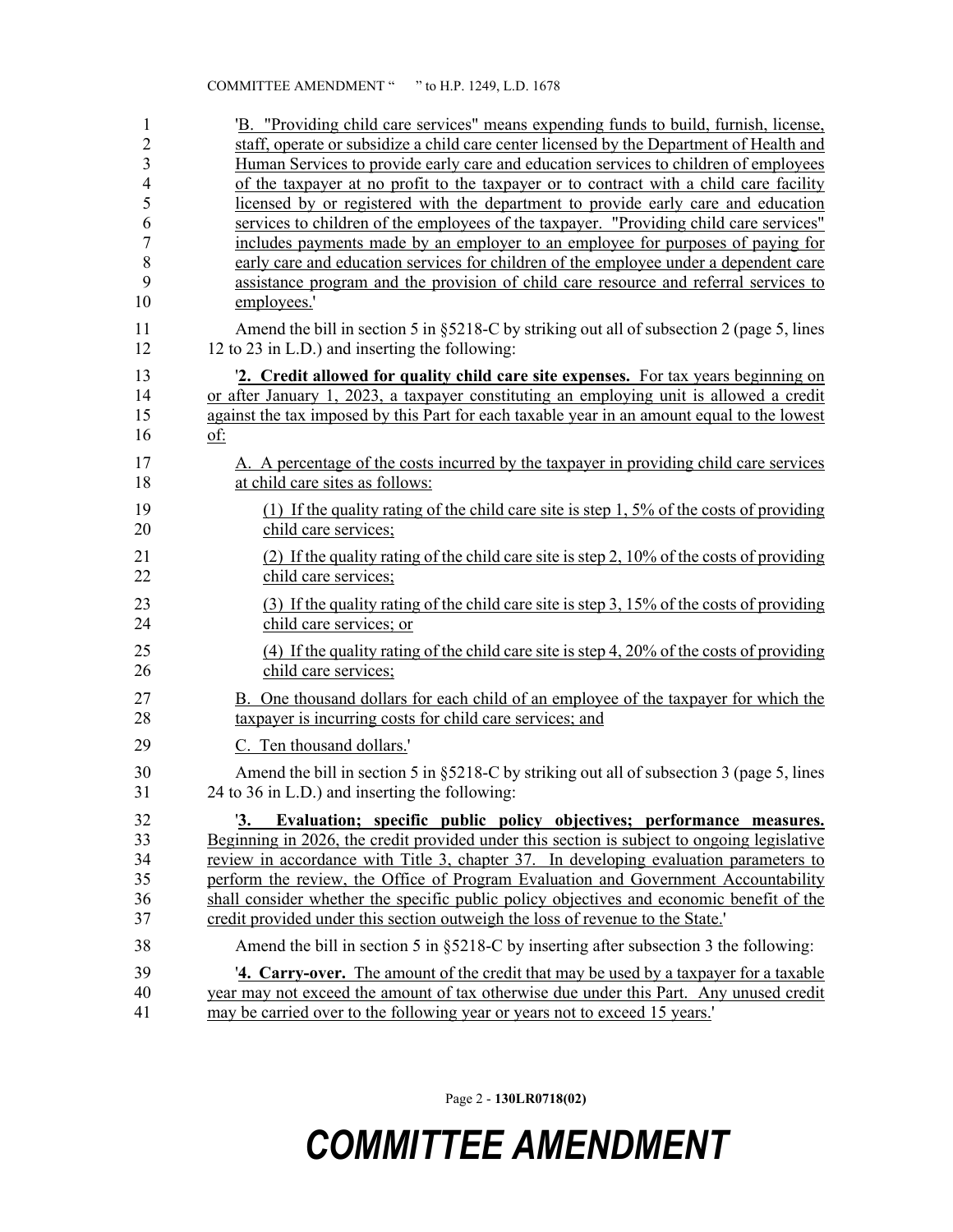| 1<br>$\overline{2}$        | Amend the bill in section 8 in subsection 9 in the 2nd line (page 6, line 12 in L.D.) by<br>striking out the following: " $2023$ " and inserting the following: $2024$ "                                                                                                                                                                                         |  |  |
|----------------------------|------------------------------------------------------------------------------------------------------------------------------------------------------------------------------------------------------------------------------------------------------------------------------------------------------------------------------------------------------------------|--|--|
| 3<br>4                     | Amend the bill in section 8 in subsection 9 in the last line (page 6, line 18 in L.D.) by<br>striking out the following: " $2022$ " and inserting the following: $2023$ "                                                                                                                                                                                        |  |  |
| 5                          | Amend the bill by inserting after section 8 the following:                                                                                                                                                                                                                                                                                                       |  |  |
| 6<br>7                     | <b>Sec. 9. Appropriations and allocations.</b> The following appropriations and<br>allocations are made.                                                                                                                                                                                                                                                         |  |  |
| 8                          | HEALTH AND HUMAN SERVICES, DEPARTMENT OF                                                                                                                                                                                                                                                                                                                         |  |  |
| 9                          | <b>Child Care Services 0563</b>                                                                                                                                                                                                                                                                                                                                  |  |  |
| 10<br>11                   | Initiative: Provides funding to update an existing contract to expand the credential<br>repository to include quality standards for infants, toddlers and school-age children.                                                                                                                                                                                   |  |  |
| 12<br>13<br>14             | <b>GENERAL FUND</b><br>2021-22<br>2022-23<br>\$70,000<br>All Other<br>\$0                                                                                                                                                                                                                                                                                        |  |  |
| 15                         | \$0<br>\$70,000<br><b>GENERAL FUND TOTAL</b>                                                                                                                                                                                                                                                                                                                     |  |  |
| 16                         | <b>Child Care Services 0563</b>                                                                                                                                                                                                                                                                                                                                  |  |  |
| 17<br>18<br>19<br>20       | Initiative: Provides funding for 3 Management Analyst II positions and one Social Services<br>Manager I position to capture data, verify provider eligibility in the child care subsidy<br>program within the Office of Child and Family Services, determine provider eligibility<br>based on foster care status and provide technical assistance for providers. |  |  |
| 21<br>22<br>23<br>24<br>25 | <b>GENERAL FUND</b><br>2021-22<br>2022-23<br>POSITIONS - LEGISLATIVE COUNT<br>0.000<br>4.000<br><b>Personal Services</b><br>\$0<br>\$242,595<br>All Other<br>\$0<br>\$13,074                                                                                                                                                                                     |  |  |
| 26                         | \$0<br>\$255,669<br><b>GENERAL FUND TOTAL</b>                                                                                                                                                                                                                                                                                                                    |  |  |
| 27<br>28<br>29<br>30       | <b>HEALTH AND HUMAN SERVICES,</b><br><b>DEPARTMENT OF</b><br><b>DEPARTMENT TOTALS</b><br>2021-22<br>$2022 - 23$                                                                                                                                                                                                                                                  |  |  |
| 31<br>32<br>33             | <b>GENERAL FUND</b><br>\$0<br>\$325,669                                                                                                                                                                                                                                                                                                                          |  |  |
| 34                         | <b>DEPARTMENT TOTAL - ALL FUNDS</b><br>\$0<br>\$325,669                                                                                                                                                                                                                                                                                                          |  |  |
| 35                         | ,                                                                                                                                                                                                                                                                                                                                                                |  |  |
| 36<br>37                   | Amend the bill by relettering or renumbering any nonconsecutive Part letter or section<br>number to read consecutively.                                                                                                                                                                                                                                          |  |  |
| 38                         | <b>SUMMARY</b>                                                                                                                                                                                                                                                                                                                                                   |  |  |
| 39<br>40                   | This amendment moves dates forward by one year to reflect the carry-over of the bill<br>to the Second Regular Session of the 130th Legislature. The amendment also changes the                                                                                                                                                                                   |  |  |

Page 3 - **130LR0718(02)**